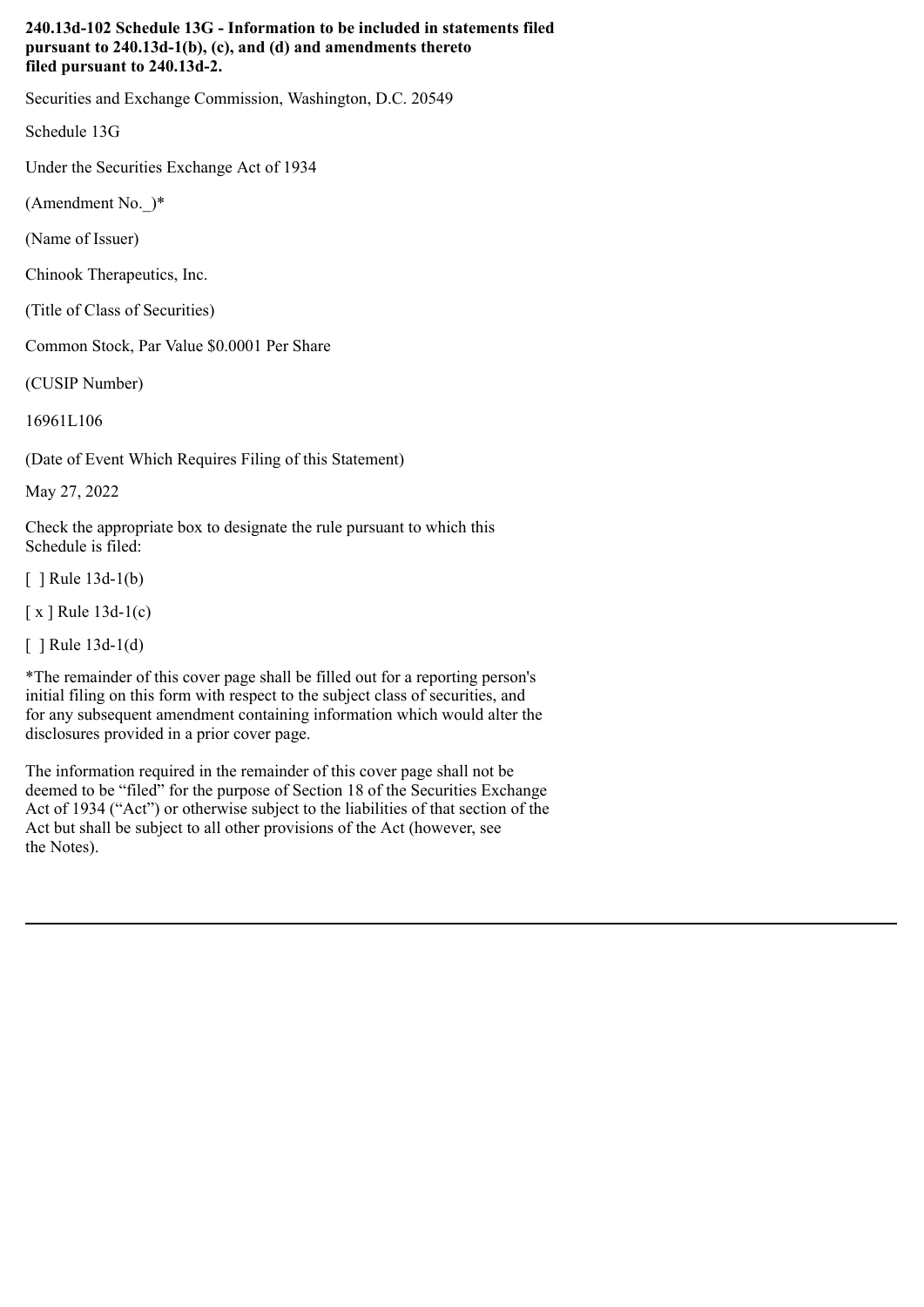|                                                      | <b>CUSIP No. 16961L106</b>                                                       |      |
|------------------------------------------------------|----------------------------------------------------------------------------------|------|
| (1) Names of reporting persons                       | Point72 Asset Management, L.P.                                                   |      |
| (2) Check the appropriate box if a member of a group |                                                                                  | (a)  |
|                                                      | (see instructions)                                                               | (b)X |
| $(3)$ SEC use only                                   |                                                                                  |      |
| (4) Citizenship or place of organization Delaware    |                                                                                  |      |
|                                                      | Number of shares beneficially owned by each reporting person with:               |      |
| (5) Sole voting power                                | $\theta$                                                                         |      |
| (6) Shared voting power                              | 3,047,732 (see Item 4)                                                           |      |
| (7) Sole dispositive power                           | $\mathbf{0}$                                                                     |      |
| (8) Shared dispositive power                         | 3,047,732 (see Item 4)                                                           |      |
| 3,047,732 (see Item 4)                               | (9) Aggregate amount beneficially owned by each reporting person                 |      |
| (see instructions)                                   | (10) Check if the aggregate amount in Row (9) excludes certain shares            |      |
|                                                      | $(11)$ Percent of class represented by amount in Row $(9)$ 5.0% (a) (see Item 4) |      |
| (12) Type of reporting person (see instructions) PN  |                                                                                  |      |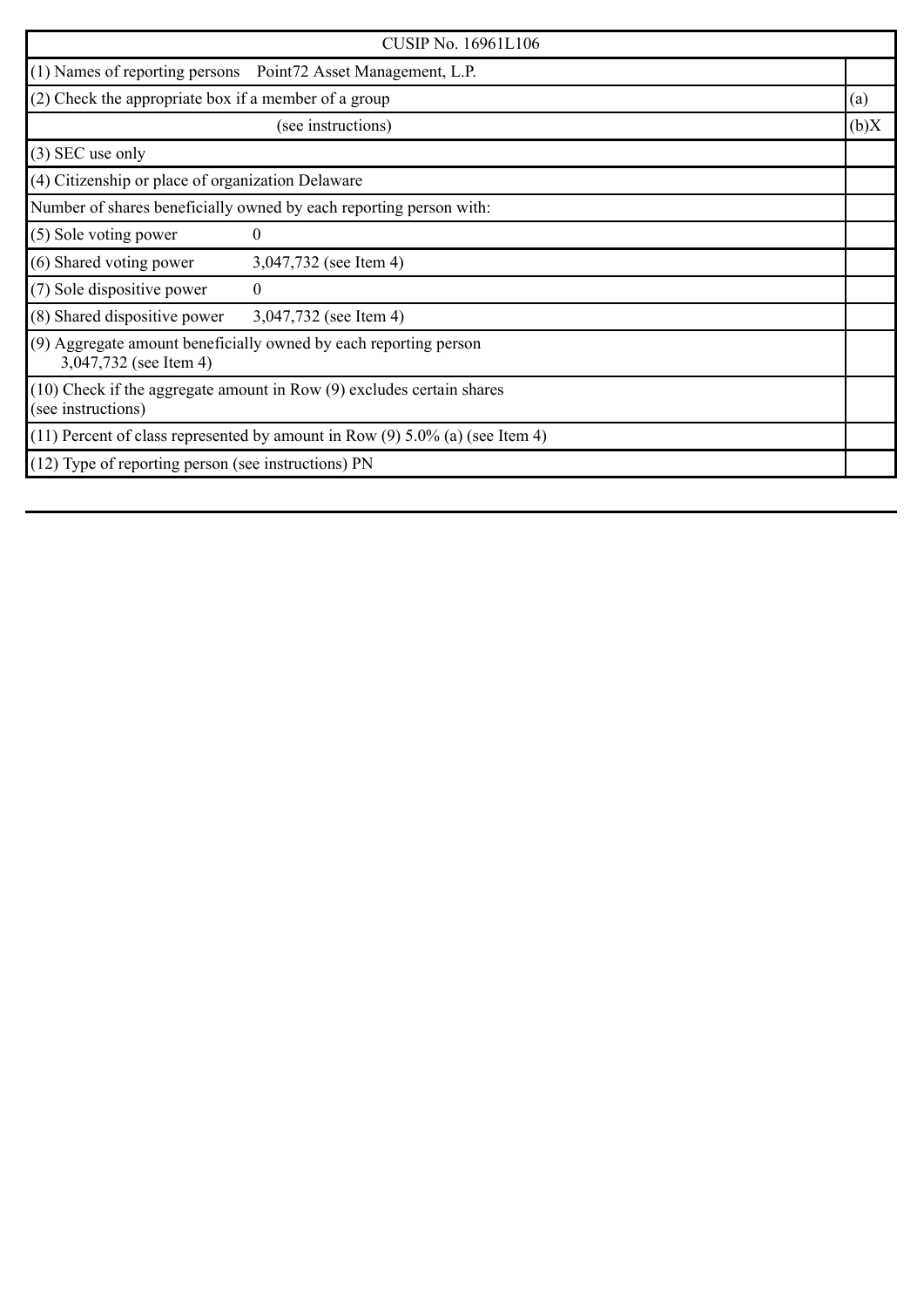| <b>CUSIP No. 16961L106</b>                                                                 |                                                                           |  |      |
|--------------------------------------------------------------------------------------------|---------------------------------------------------------------------------|--|------|
|                                                                                            | (1) Names of reporting persons Point72 Capital Advisors, Inc.             |  |      |
|                                                                                            | (2) Check the appropriate box if a member of a group                      |  | (a)  |
|                                                                                            | (see instructions)                                                        |  | (b)X |
| $(3)$ SEC use only                                                                         |                                                                           |  |      |
| (4) Citizenship or place of organization Delaware                                          |                                                                           |  |      |
| Number of shares beneficially owned by each reporting person with:                         |                                                                           |  |      |
| (5) Sole voting power                                                                      | 0                                                                         |  |      |
| (6) Shared voting power                                                                    | 3,047,732 (see Item 4)                                                    |  |      |
| (7) Sole dispositive power                                                                 | $\theta$                                                                  |  |      |
| (8) Shared dispositive power                                                               | 3,047,732 (see Item 4)                                                    |  |      |
| (9) Aggregate amount beneficially owned by each reporting person<br>3,047,732 (see Item 4) |                                                                           |  |      |
| (see instructions)                                                                         | $(10)$ Check if the aggregate amount in Row $(9)$ excludes certain shares |  |      |
| $(11)$ Percent of class represented by amount in Row $(9)$ 5.0% (a) (see Item 4)           |                                                                           |  |      |
| (12) Type of reporting person (see instructions) CO                                        |                                                                           |  |      |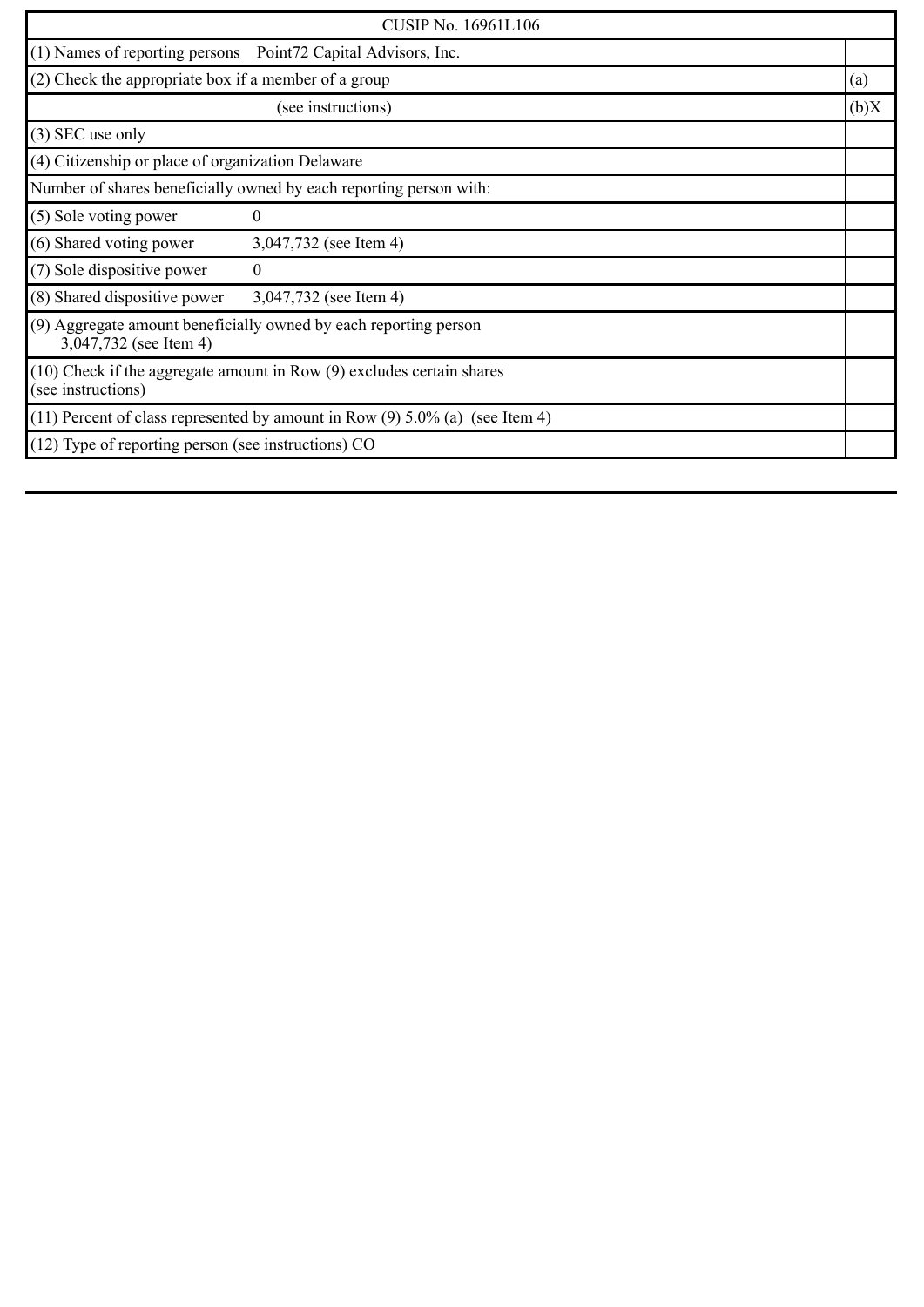| <b>CUSIP No. 16961L106</b>                                         |                                                                                  |  |      |
|--------------------------------------------------------------------|----------------------------------------------------------------------------------|--|------|
|                                                                    | (1) Names of reporting persons Cubist Systematic Strategies, LLC                 |  |      |
|                                                                    | (2) Check the appropriate box if a member of a group                             |  | (a)  |
|                                                                    | (see instructions)                                                               |  | (b)X |
| $(3)$ SEC use only                                                 |                                                                                  |  |      |
| (4) Citizenship or place of organization Delaware                  |                                                                                  |  |      |
| Number of shares beneficially owned by each reporting person with: |                                                                                  |  |      |
| (5) Sole voting power                                              | 0                                                                                |  |      |
| (6) Shared voting power                                            | 69,748 (see Item 4)                                                              |  |      |
| (7) Sole dispositive power                                         | $\theta$                                                                         |  |      |
| (8) Shared dispositive power                                       | 69,748 (see Item 4)                                                              |  |      |
| 69,748 (see Item 4)                                                | (9) Aggregate amount beneficially owned by each reporting person                 |  |      |
| (see instructions)                                                 | $(10)$ Check if the aggregate amount in Row $(9)$ excludes certain shares        |  |      |
|                                                                    | $(11)$ Percent of class represented by amount in Row $(9)$ 0.1% (a) (see Item 4) |  |      |
| $(12)$ Type of reporting person (see instructions) OO              |                                                                                  |  |      |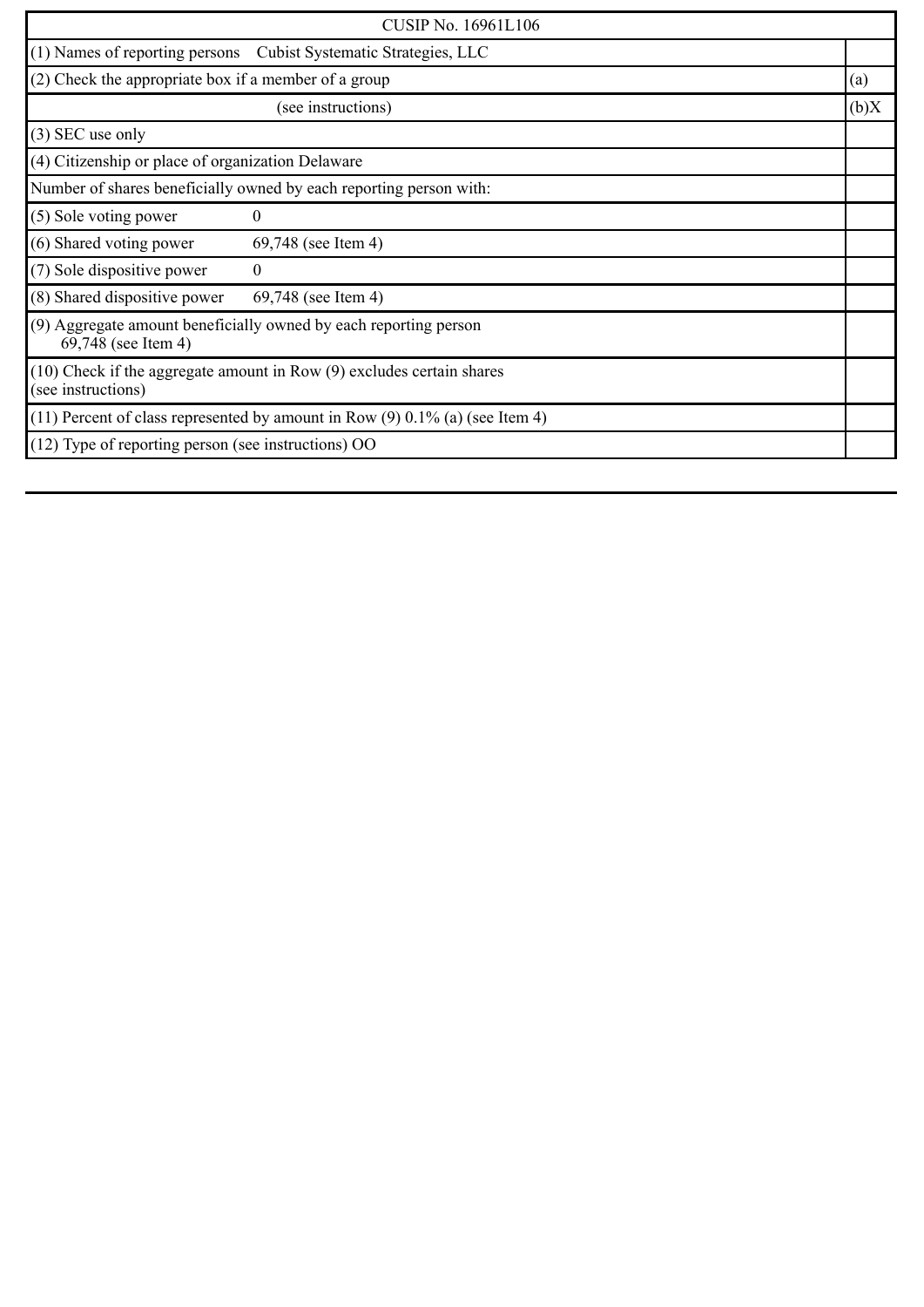| <b>CUSIP No. 16961L106</b>                                                                  |                        |      |
|---------------------------------------------------------------------------------------------|------------------------|------|
| (1) Names of reporting persons                                                              | Steven A. Cohen        |      |
| (2) Check the appropriate box if a member of a group                                        |                        | (a)  |
|                                                                                             | (see instructions)     | (b)X |
| $(3)$ SEC use only                                                                          |                        |      |
| (4) Citizenship or place of organization United States                                      |                        |      |
| Number of shares beneficially owned by each reporting person with:                          |                        |      |
| (5) Sole voting power                                                                       | $\boldsymbol{0}$       |      |
| (6) Shared voting power                                                                     | 3,117,480 (see Item 4) |      |
| (7) Sole dispositive power                                                                  | $\boldsymbol{0}$       |      |
| (8) Shared dispositive power                                                                | 3,117,480 (see Item 4) |      |
| (9) Aggregate amount beneficially owned by each reporting person<br>3,117,480 (see Item 4)  |                        |      |
| (10) Check if the aggregate amount in Row (9) excludes certain shares<br>(see instructions) |                        |      |
| $(11)$ Percent of class represented by amount in Row $(9)$ 5.1% (a) (see Item 4)            |                        |      |
| (12) Type of reporting person (see instructions) IN                                         |                        |      |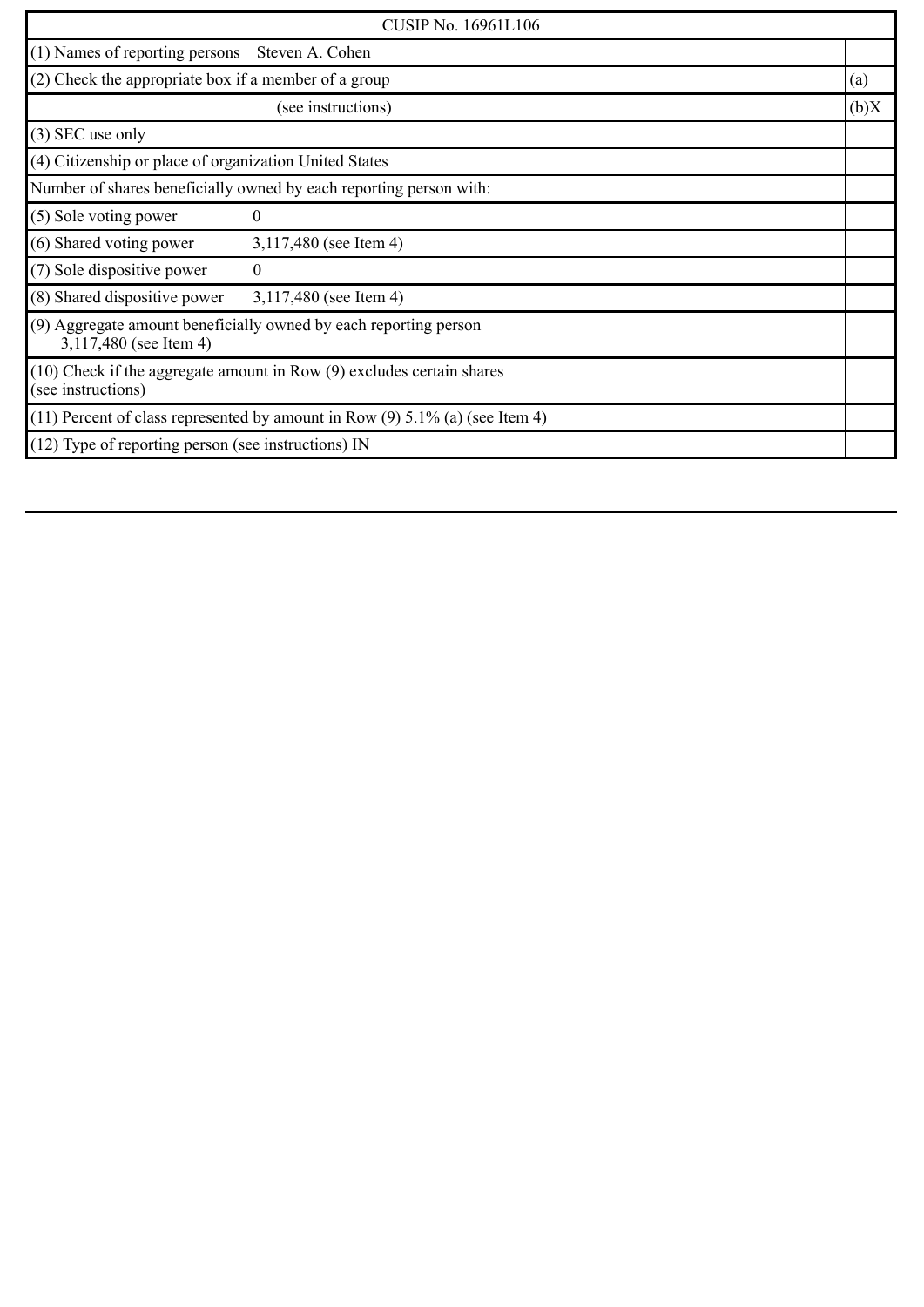Item 1(a) Name of issuer:

Chinook Therapeutics, Inc.

Item 1(b) Address of issuer's principal executive offices:

400 Fairview Avenue North, Suite 900, Seattle, Washington 98109

2(a) Name of person filing:

This statement is filed by: (i) Point72 Asset Management, L.P. ("Point72 Asset Management") with respect to shares of common stock, par value \$0.0001 per share ("Shares"), of the Issuer held by certain investment funds it manages; (ii) Point72 Capital Advisors, Inc. ("Point72 Capital Advisors Inc.") with respect to Shares held by certain investment funds managed by Point72 Asset Management; (iii) Cubist Systematic Strategies, LLC ("Cubist Systematic Strategies") with respect to Shares held by certain investment funds it manages; and (iv) Steven A. Cohen ("Mr. Cohen") with respect to Shares beneficially owned by Point72 Asset Management, Point72 Capital Advisors Inc., and Cubist Systematic Strategies.

Point72 Asset Management, Point72 Capital Advisors Inc., Cubist Systematic Strategies, and Mr. Cohen have entered into a Joint Filing Agreement, a copy of which is filed with this Schedule 13G as Exhibit 99.1, pursuant to which they have agreed to file this Schedule 13G jointly in accordance with the provisions of Rule 13d-1(k) of the Act.

2(b) Address or principal business office or, if none, residence:

The address of the principal business office of (i) Point72 Asset Management, Point72 Capital Advisors Inc., and Mr. Cohen is 72 Cummings Point Road, Stamford, CT 06902; and (ii) Cubist Systematic Strategies is 55 Hudson Yards, New York, NY 10001.

2(c) Citizenship:

Point72 Asset Management is a Delaware limited partnership. Point72 Capital Advisors Inc. is a Delaware corporation. Cubist Systematic Strategies is a Delaware limited liability company. Mr. Cohen is a United States citizen.

2(d) Title of class of securities:

Common Stock, Par Value \$0.0001 Per Share

2(e) CUSIP Number:

16961L106

*Item 3.*

Not applicable

*Item 4.* Ownership

As of the close of business on June 6, 2022:

1. Point72 Asset Management, L.P.

(a) Amount beneficially owned: 3,047,732

(b) Percent of class: 5.0% (a)

(c) Number of shares as to which the person has:

(i) Sole power to vote or to direct the vote: 0

(ii) Shared power to vote or to direct the vote: 3,047,732

(iii) Sole power to dispose or to direct the disposition of: 0

(iv) Shared power to dispose or to direct the disposition of: 3,047,732

2. Point72 Capital Advisors, Inc.

(a) Amount beneficially owned: 3,047,732

(b) Percent of class: 5.0% (a)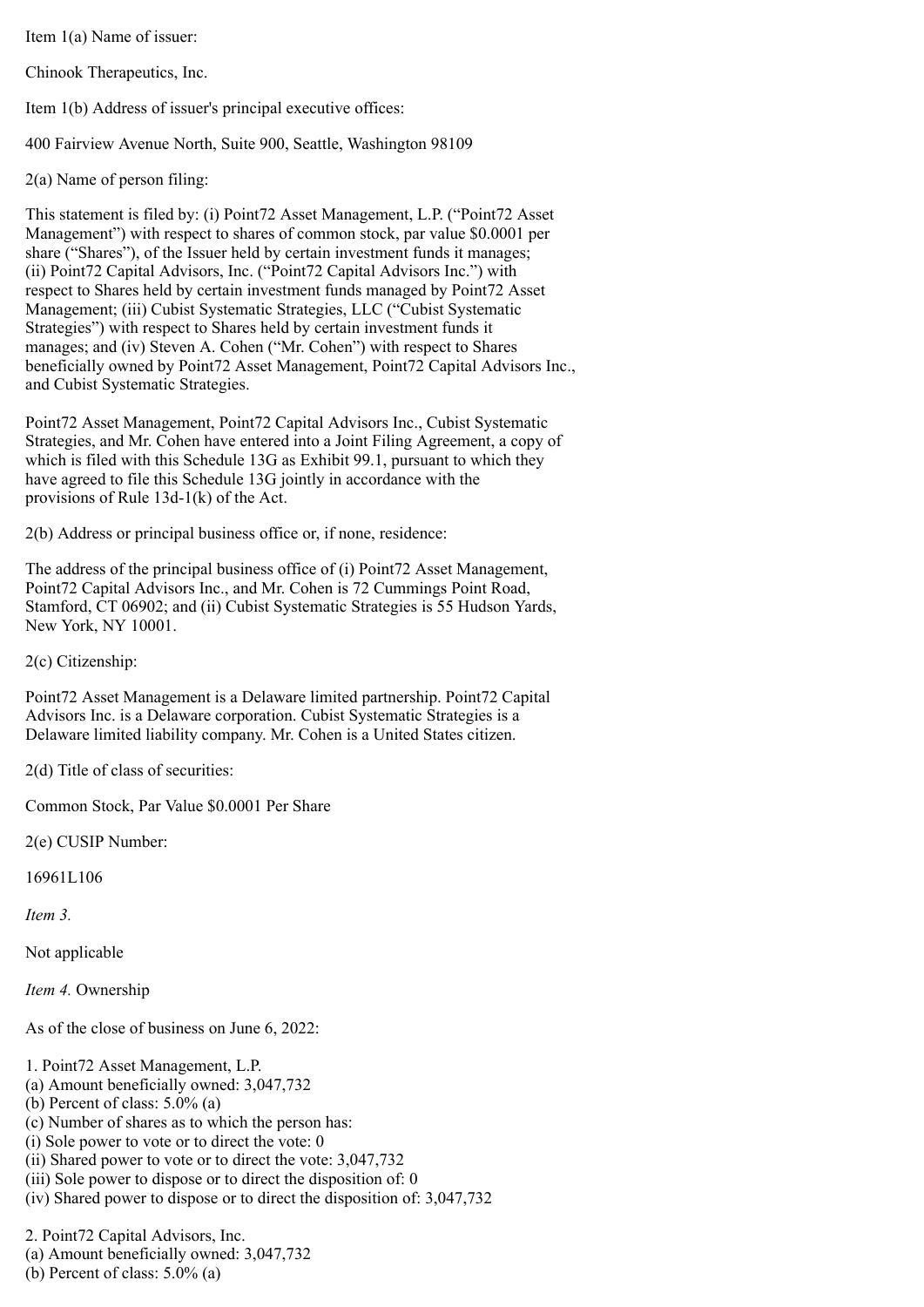(c) Number of shares as to which the person has:

- (i) Sole power to vote or to direct the vote: 0
- (ii) Shared power to vote or to direct the vote: 3,047,732
- (iii) Sole power to dispose or to direct the disposition of: 0
- (iv) Shared power to dispose or to direct the disposition of: 3,047,732
- 3. Cubist Systematic Strategies, LLC
- (a) Amount beneficially owned: 69,748
- (b) Percent of class:  $0.1\%$  (a)
- (c) Number of shares as to which the person has:
- (i) Sole power to vote or to direct the vote: 0
- (ii) Shared power to vote or to direct the vote: 69,748
- (iii) Sole power to dispose or to direct the disposition of: 0
- (iv) Shared power to dispose or to direct the disposition of: 69,748

4. Steven A. Cohen

- (a) Amount beneficially owned: 3,117,480
- (b) Percent of class: 5.1% (a)
- (c) Number of shares as to which the person has:
- (i) Sole power to vote or to direct the vote: 0
- (ii) Shared power to vote or to direct the vote: 3,117,480
- (iii) Sole power to dispose or to direct the disposition of: 0
- (iv) Shared power to dispose or to direct the disposition of: 3,117,480
- (a) This calculation is based on 61,545,185 shares of Common Stock outstanding as of May 27, 2022, as reported in the Issuer's final prospectus supplement dated May 24, 2022, filed on May 25, 2022 with the Securities and Exchange Commission.

Point72 Asset Management, Point72 Capital Advisors Inc., Cubist Systematic Strategies, and Mr. Cohen own directly no Shares. Pursuant to an investment management agreement, Point72 Asset Management maintains investment and voting power with respect to the securities held by certain investment funds it manages. Point72 Capital Advisors Inc. is the general partner of Point72 Asset Management. Pursuant to an investment management agreement, Cubist Systematic Strategies maintains investment and voting power with respect to the securities held by certain investment funds it manages. Mr. Cohen controls each of Point72 Asset Management, Point72 Capital Advisors Inc., and Cubist Systematic Strategies. By reason of the provisions of Rule 13d-3 of the Securities Exchange Act of 1934, as amended, each of (i) Point72 Asset Management, Point72 Capital Advisors Inc., and Mr. Cohen may be deemed to beneficially own 3,047,732 Shares (constituting approximately 5.0% of the Shares outstanding) and (ii) Cubist Systematic Strategies and Mr. Cohen may be deemed to beneficially own 69,748 Shares (constituting approximately 0.1% of the Shares outstanding). Each of Point72 Asset Management, Point72 Capital Advisors Inc., Cubist Systematic Strategies, and Mr. Cohen disclaims beneficial ownership of any of the securities covered by this statement.

*Item 5.* Ownership of 5 Percent or Less of a Class.

If this statement is being filed to report the fact that as of the date hereof the reporting person has ceased to be the beneficial owner of more than 5 percent of the class of securities, check the following [].

*Item 6.* Ownership of More than 5 Percent on Behalf of Another Person.

Not applicable

*Item 7.* Identification and Classification of the Subsidiary Which Acquired the Security Being Reporting on by the Parent Holding Company or Control Person.

## Not applicable

*Item 8.* Identification and Classification of Members of the Group

Not applicable

*Item 9.* Notice of Dissolution of Group.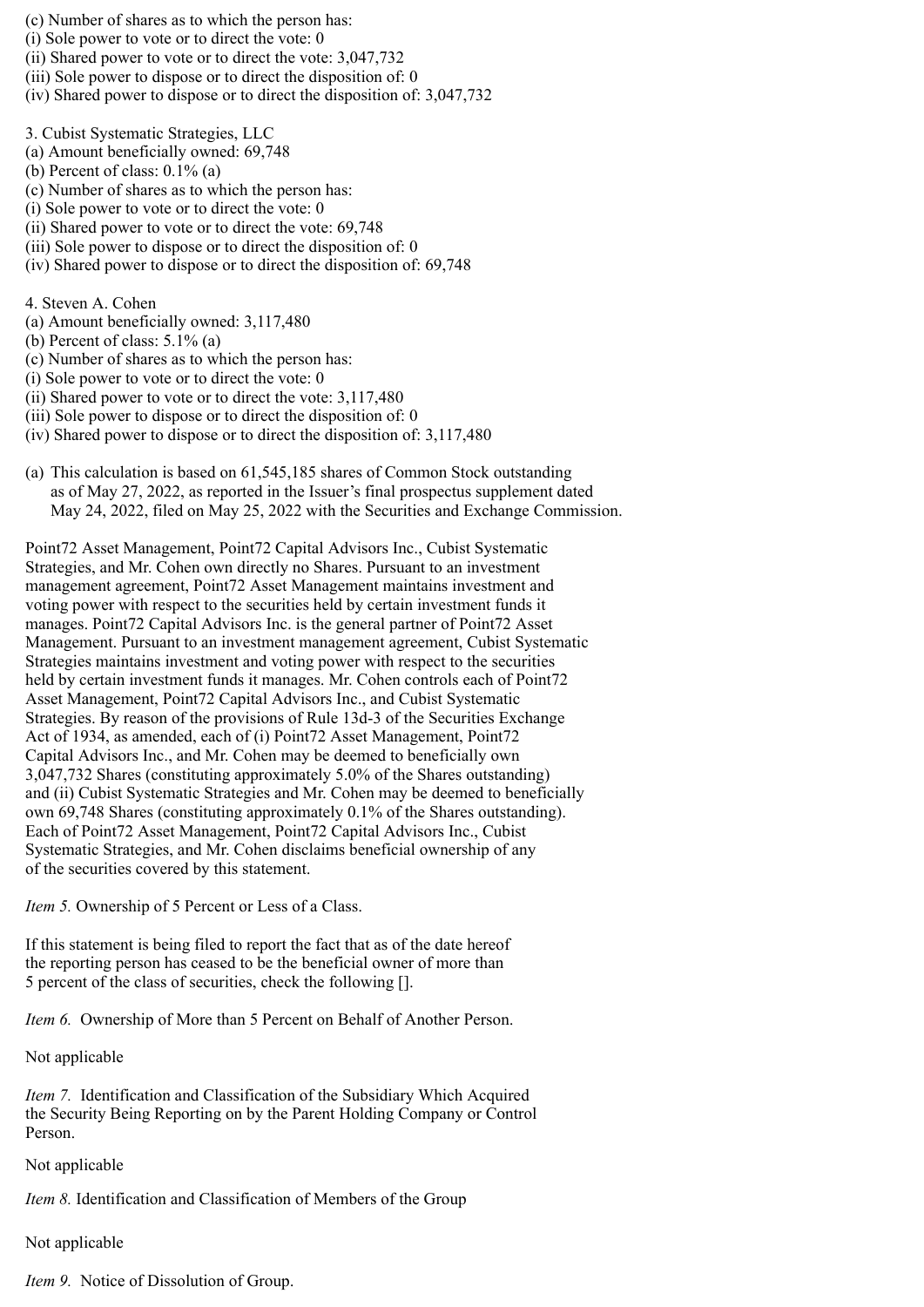Not applicable

*Item 10.* Certifications

By signing below I certify that, to the best of my knowledge and belief, the securities referred to above were not acquired and are not held for the purpose of or with the effect of changing or influencing the control of the issuer of the securities and were not acquired and are not held in connection with or as a participant in any transaction having that purpose or effect, other than activities solely in connection with a nomination under § 240.14a-11.

*Signature.* After reasonable inquiry and to the best of my knowledge and belief, I certify that the information set forth in this statement is true, complete and correct.

Dated: June 7, 2022

POINT72 ASSET MANAGEMENT, L.P.

By: /s/ Jason M. Colombo

Name: Jason M. Colombo Title: Authorized Person

POINT72 CAPITAL ADVISORS, INC.

By: /s/ Jason M. Colombo

Name: Jason M. Colombo Title: Authorized Person

CUBIST SYSTEMATIC STRATEGIES, LLC

By: /s/ Jason M. Colombo

Name: Jason M. Colombo Title: Authorized Person

STEVEN A. COHEN

By: /s/ Jason M. Colombo

Name: Jason M. Colombo Title: Authorized Person